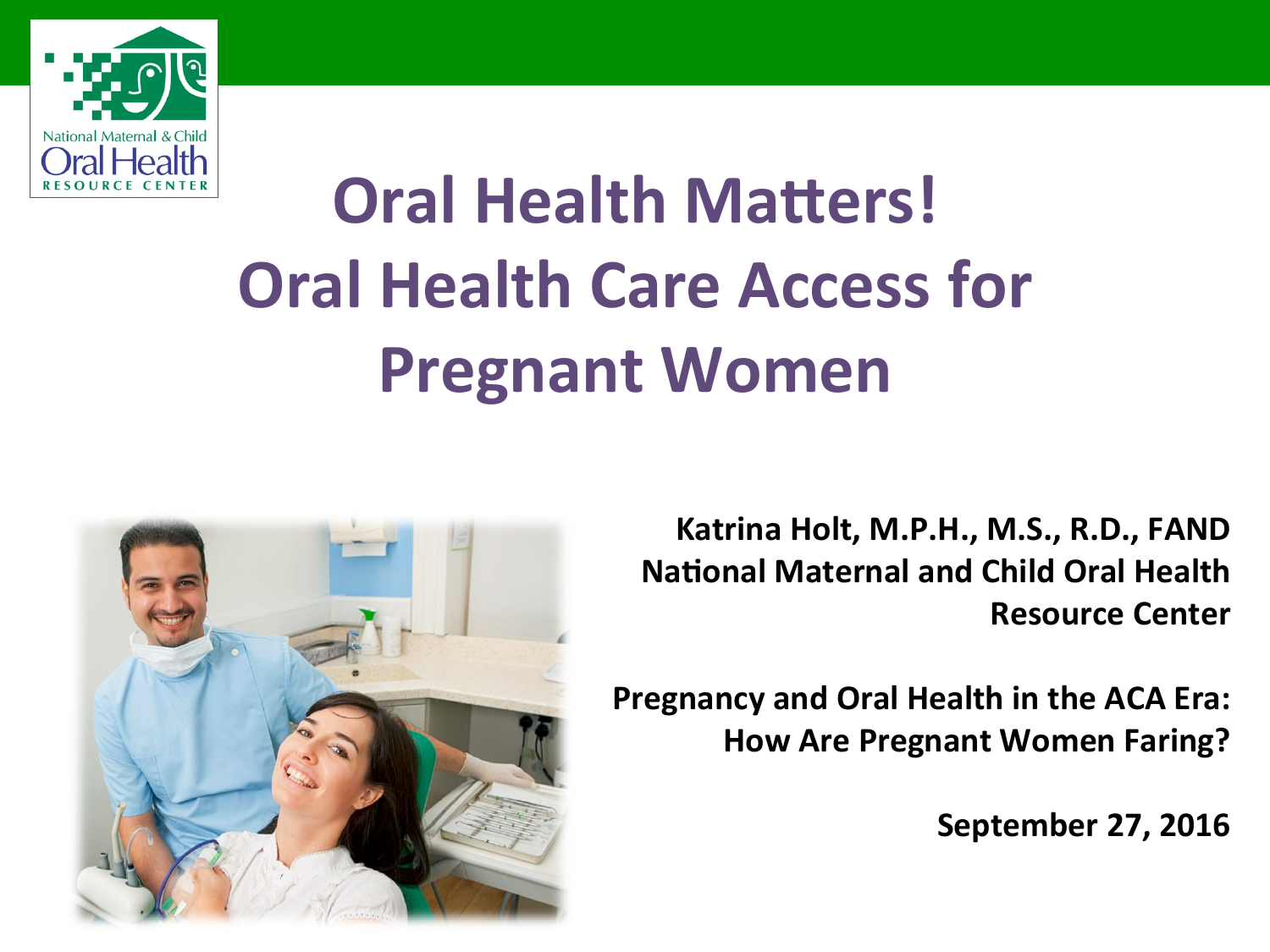### **National Maternal and Child Oral Health Resource Center**

**Purpose:** Respond to the needs of professionals with the goal of improving oral health services for pregnant women, children, and adolescents and their families.

**Services:** Gather, develop, and share information and materials to promote sustainable oral health services for the MCH population.





The resource center is supported by the Health Resources and Services Administration (HRSA) of the U.S. Department of Health and Human Services (DHHS) under grant #H47MC00048. This information or content and conclusions are those of the author and should not be construed as the official position or policy of HRSA, DHHS, or the U.S. government, nor should any endorsements be inferred.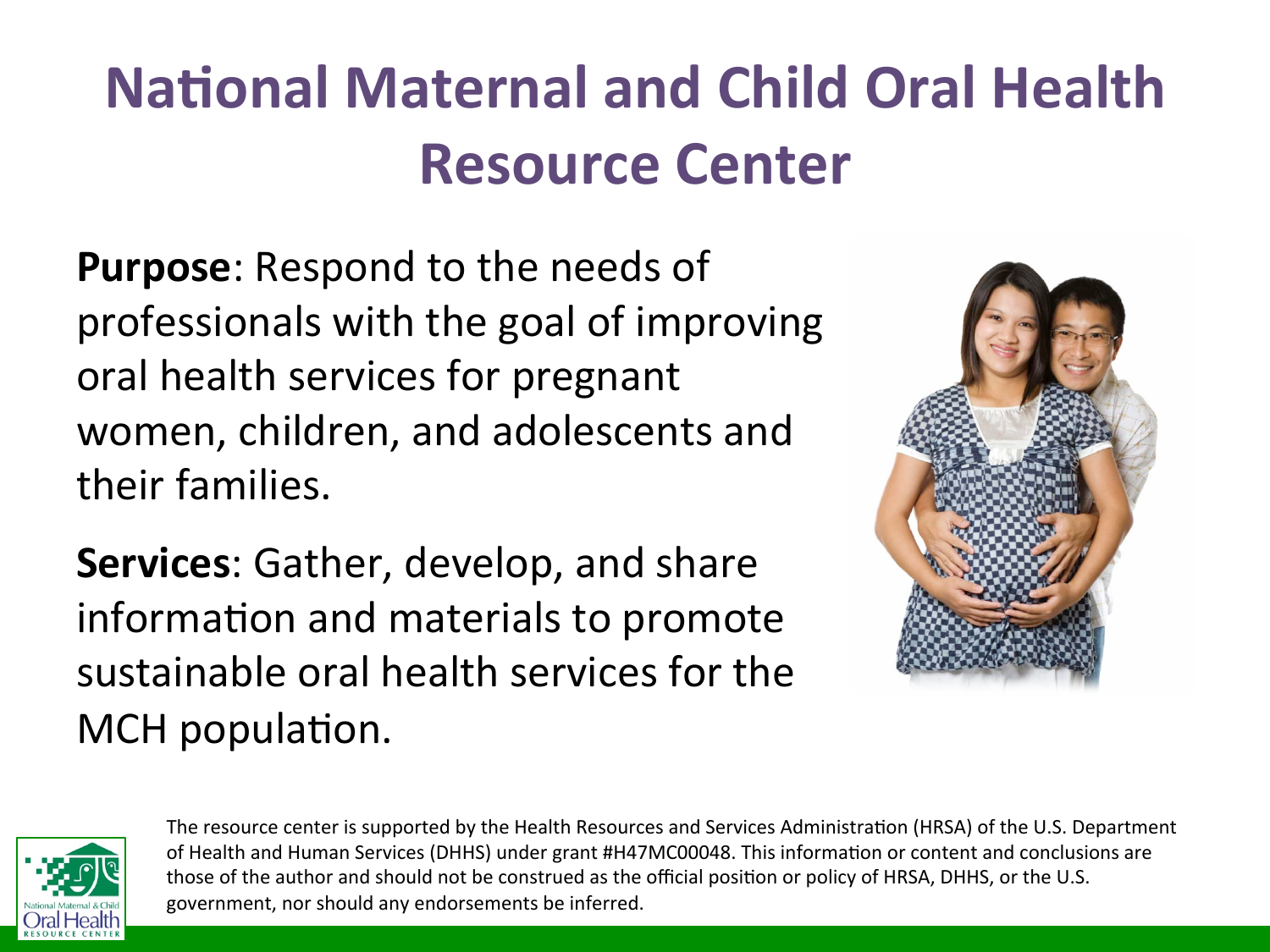#### **Oral Health for Pregnant Women Overview**

- Pregnancy is characterized by physiological changes, which may adversely affect oral health.
- Oral health is key to overall health and well-being.
- Oral health care is an integral part of health for pregnant women.



**Oral Health Care During Pregnancy:** 

- Treatment is safe and effective throughout pregnancy.
- **Oral Health Caring During Pregnancy: A National Consensus** *Statement* provides guidance for health professionals.

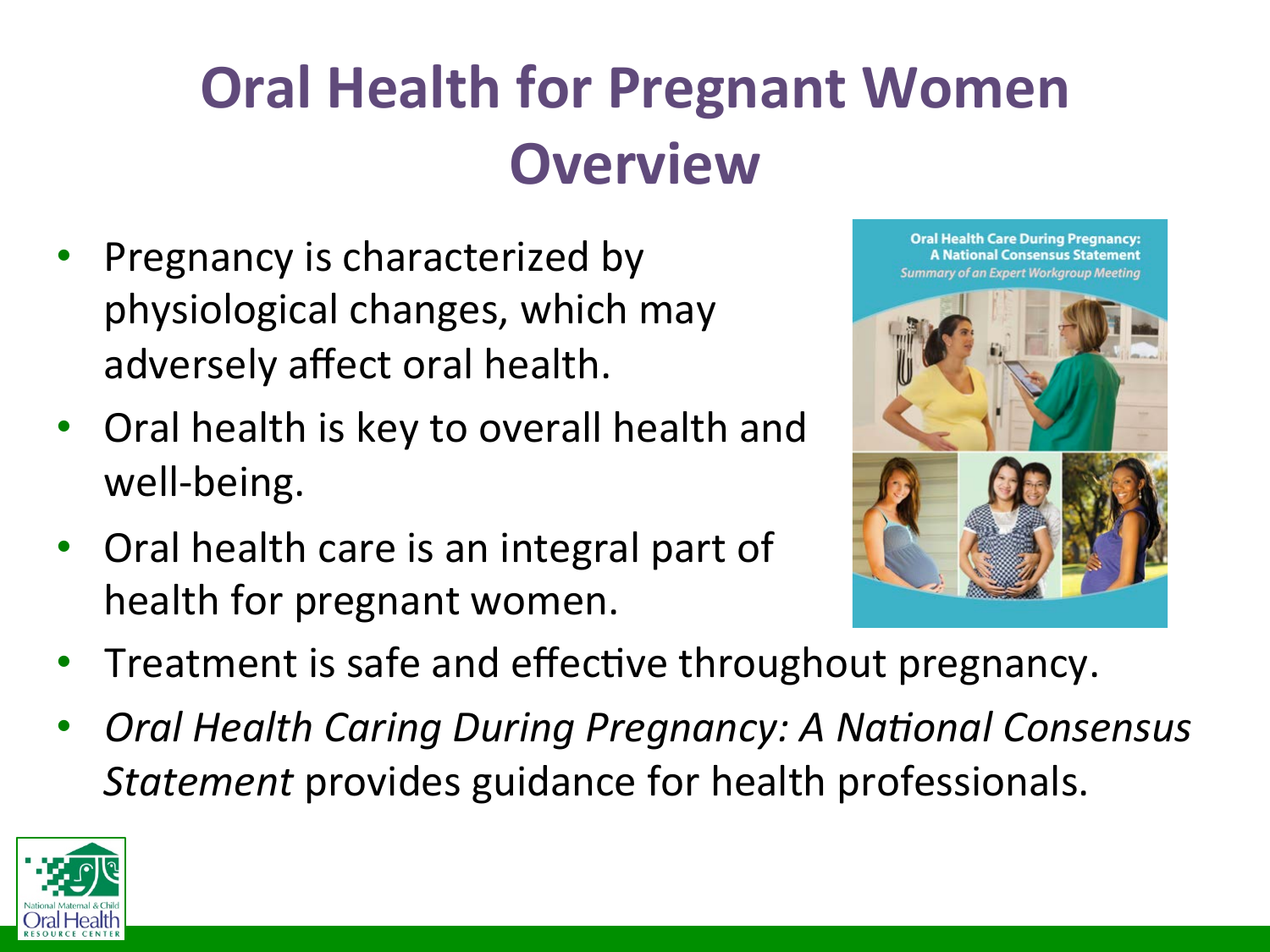#### **Barriers to Accessing Oral Health Care for Pregnant Women**



- Are not aware that oral health care is an important component of a healthy pregnancy.
- Assume that oral health is secondary to general health.
- Believe that poor oral health during pregnancy is normal.
- Have concerns about the safety of oral health care during pregnancy.

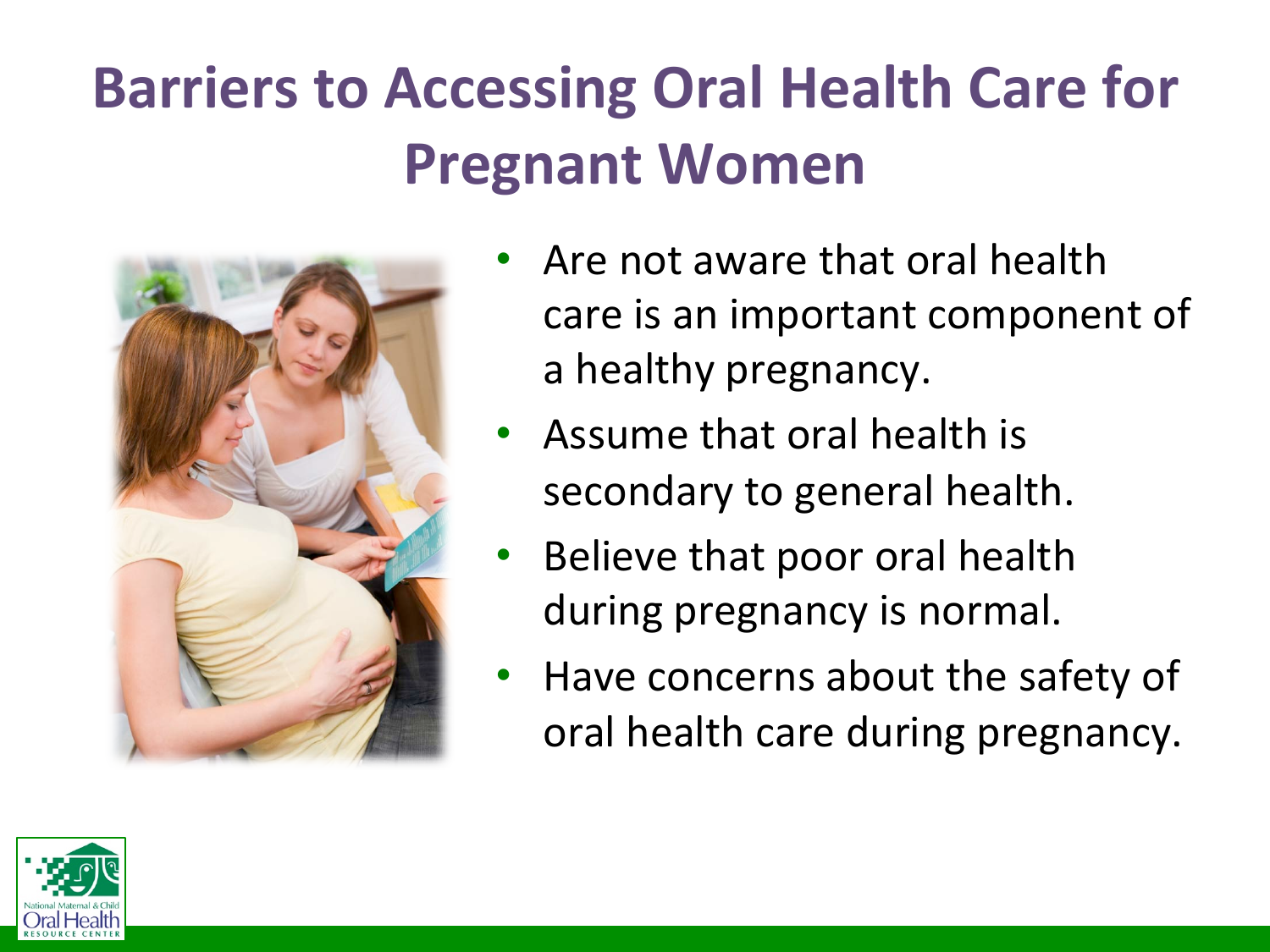## **Barriers to Accessing Oral Health Care for Pregnant Women (cont'd)**

- Lack of dentists willing to treat pregnant women.
- Lack of dentists accepting public insurance.
- Lack of dental insurance coverage.
- Lack of awareness of dental benefits.
- Financial barriers (income level).
- **Child care and work leave time issues.**
- Lack of access to transportation.
- Late prenatal care entry.



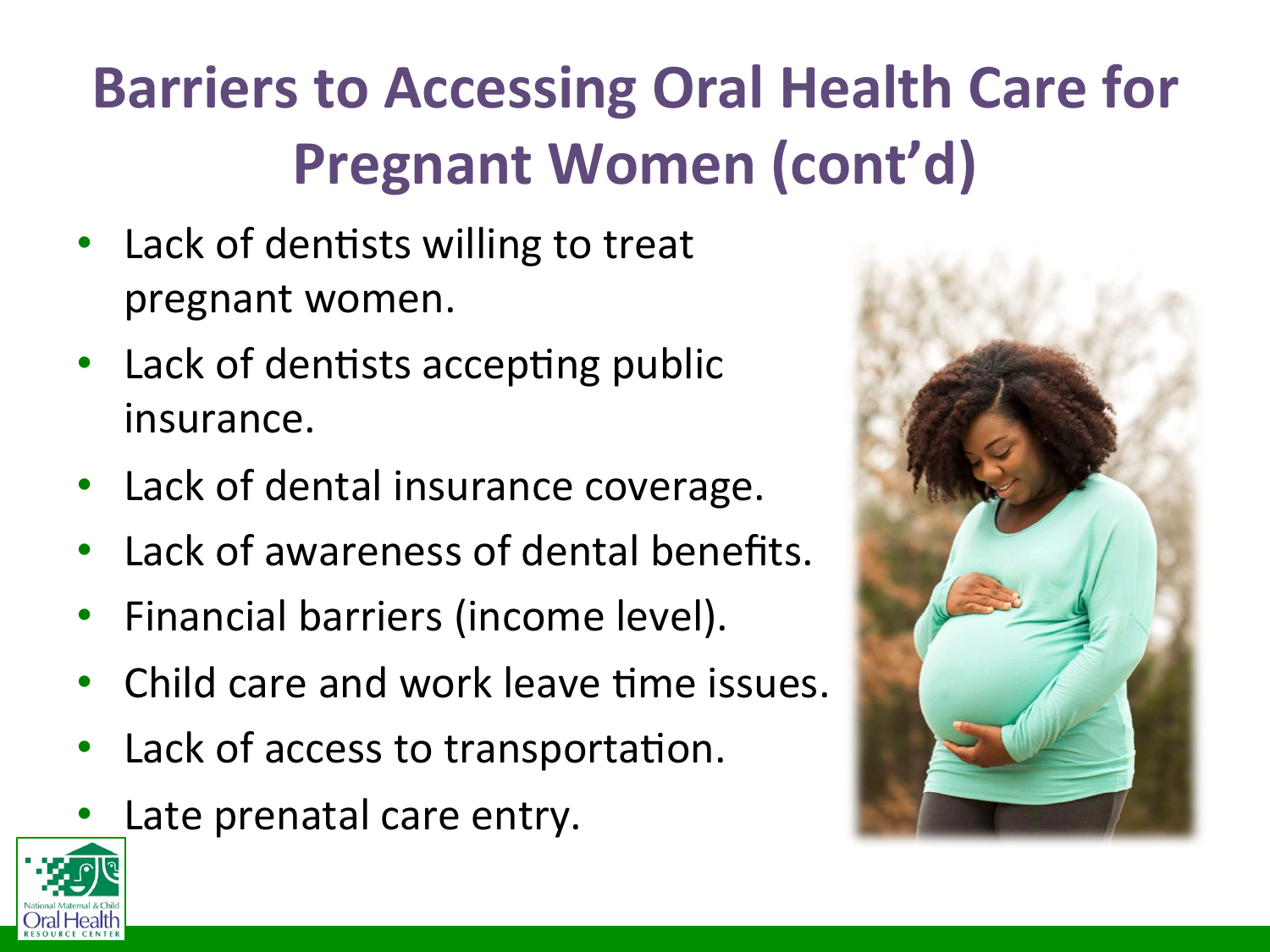#### **Oral Health Care During Pregnancy**

- There is limited national information on use of oral health care during pregnancy.
- From 2011 data collected as part of the Pregnancy Risk Assessment Monitoring System:
	- $-$  In 17 states, 38% to 57% of pregnant women reported going to a dentists or dental clinic.
	- $-$  In 12 states, 31% to 49% of pregnant women reported having their teeth cleaned during a recent pregnancy.
	- $-$  In 16 states, 15% to 31% of pregnant women reported going to a dentist for a problem.

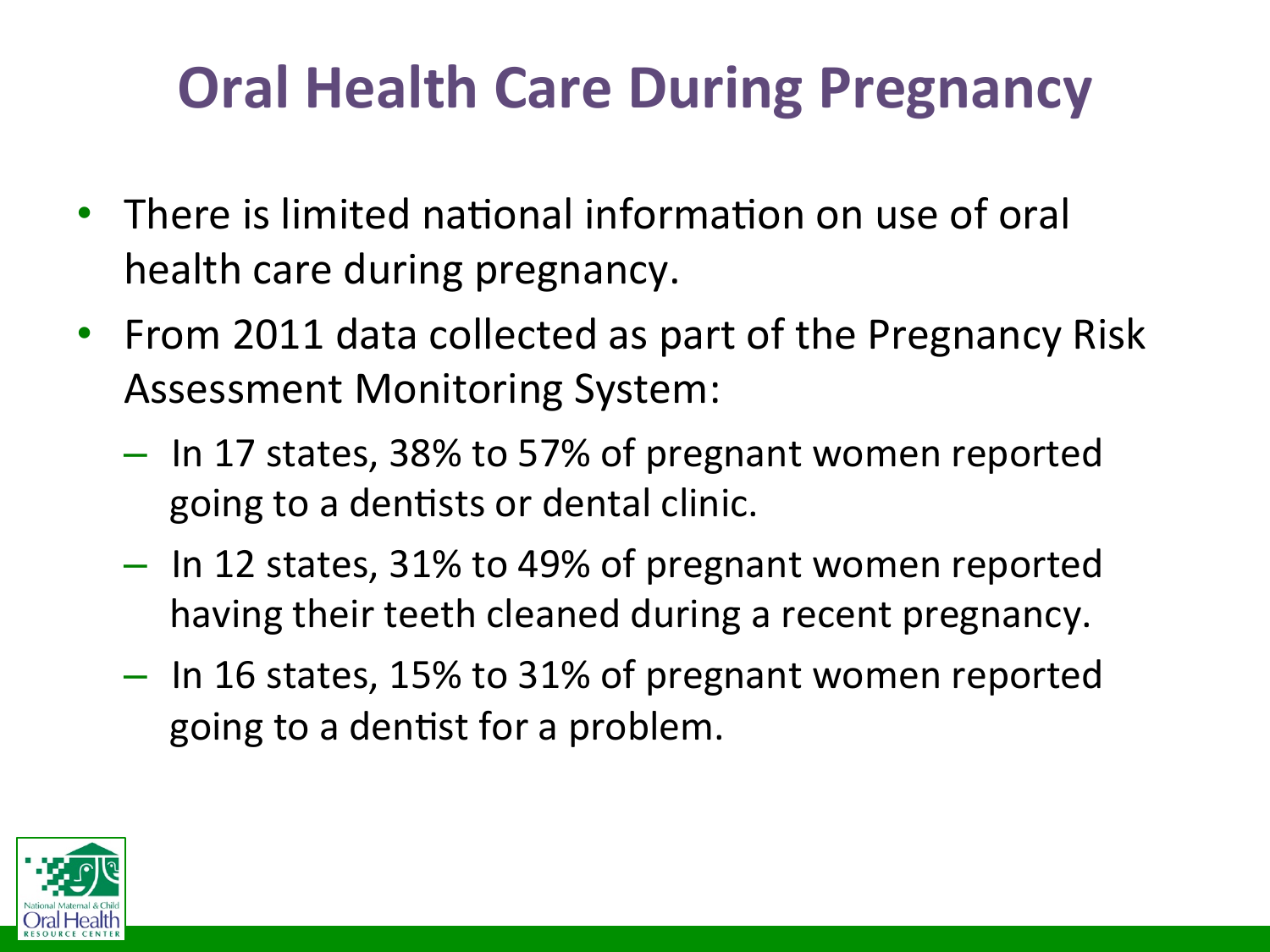#### **Public Insurance Coverage of Care**



- In 2010, Medicaid covered nearly half of all births in the United States, ranging from a low of 24% of all births in Hawaii to a high of 69% of all births in Louisiana.
- Medicaid is the largest payer for maternity care in the United States.

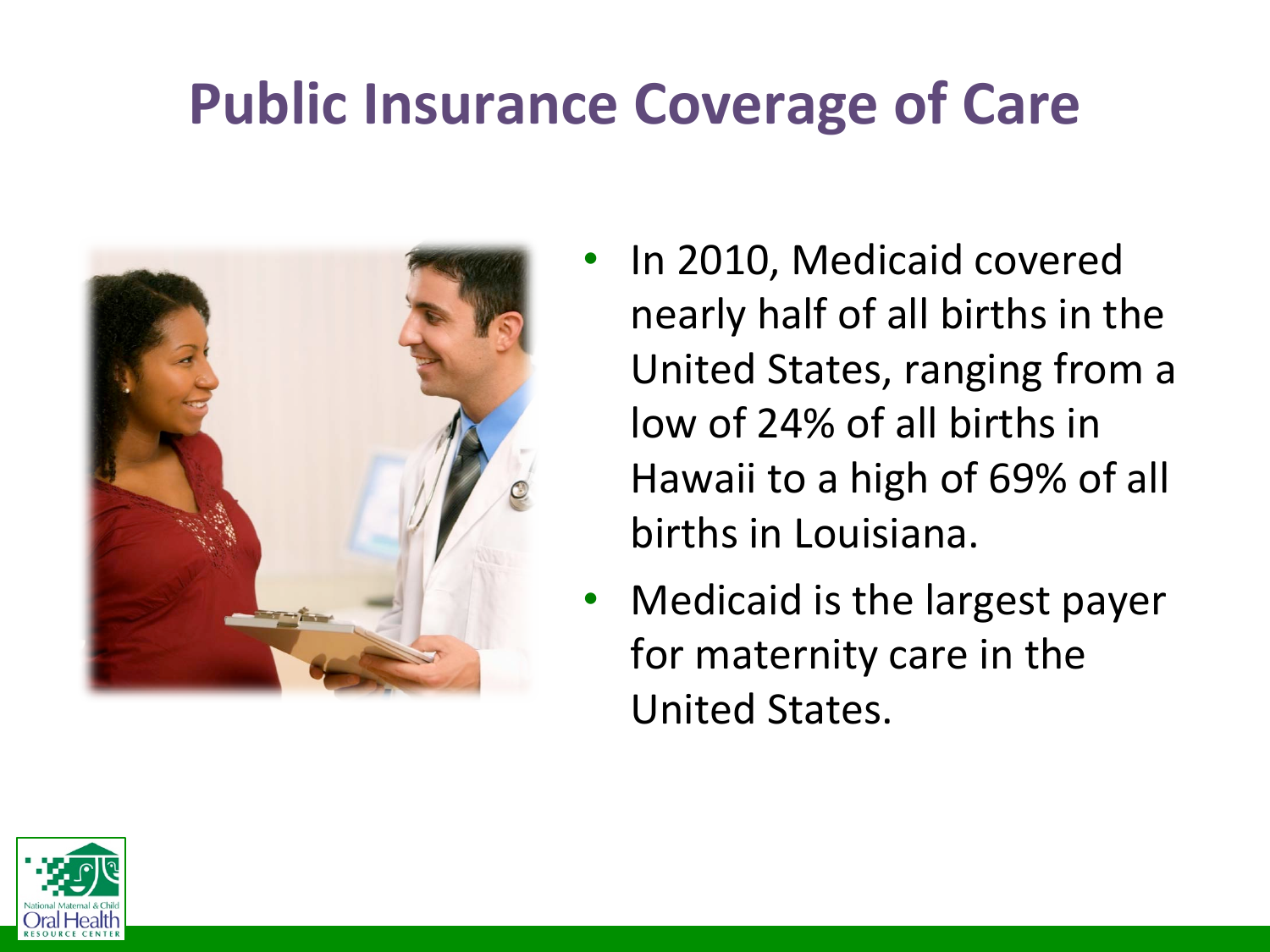#### **Public Insurance Coverage of Adults**

- Dental benefits for adults in Medicaid vary across the country.
- States have flexibility to determine what dental benefits are provided to adult Medicaid enrollees.
- Nearly all states offer some dental benefits to adults enrolled in Medicaid, but less than half provide comprehensive oral health care.



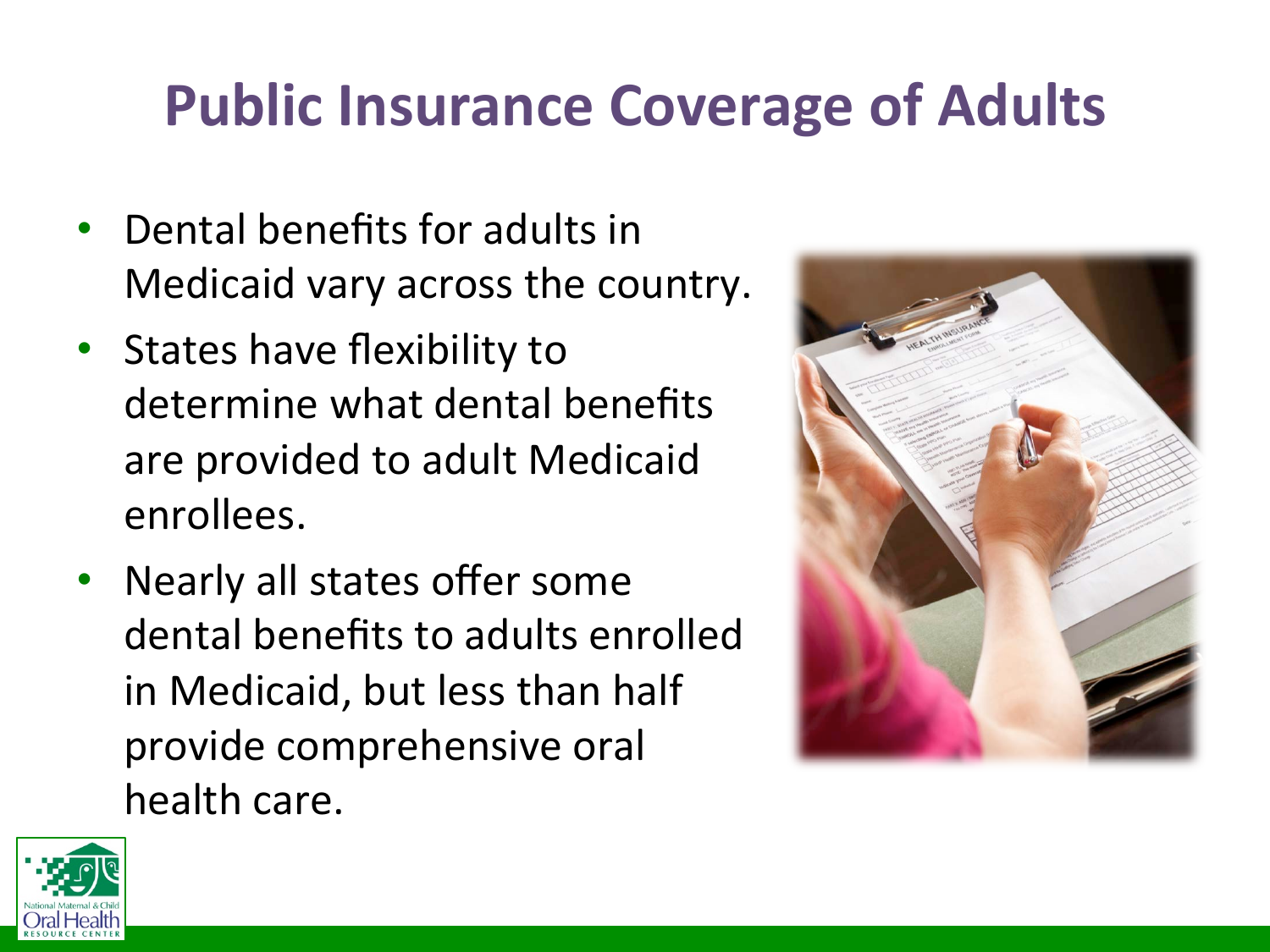## **Public Insurance Coverage of Oral Health Care for Pregnant Women**

- Nine states cover more dental services for pregnant women (over 21) than for non-pregnant adults.
- In FY14, Medicaid/CHIP served more than 43 million children and adolescents (up to age 21).
- All children and adolescents, including pregnant adolescents, enrolled in Medicaid/CHIP have coverage for dental services.

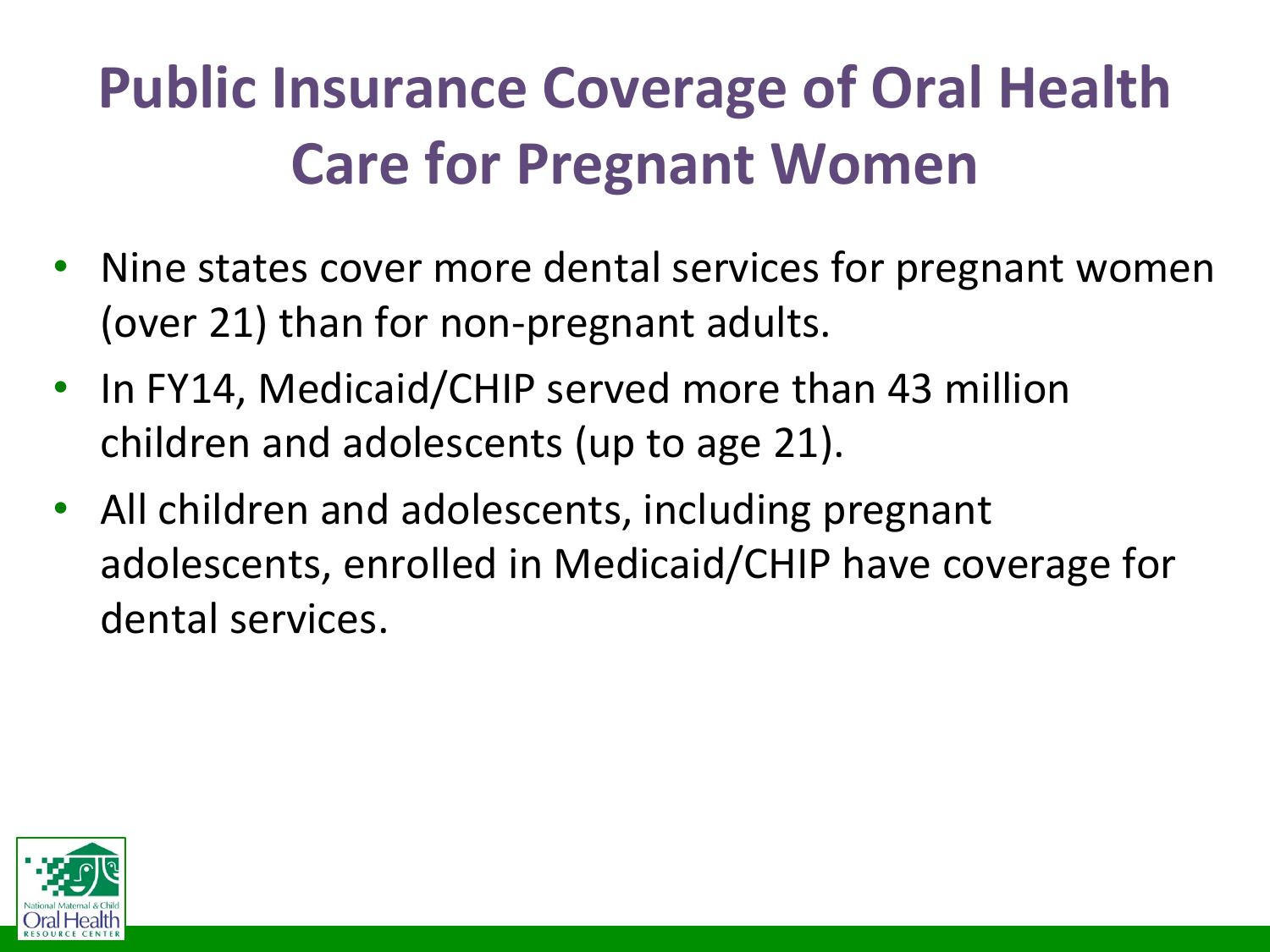## **Strategies for Increasing Access to Oral Health Care for Pregnant Women**

- Educate the public about the importance and safety of oral health care.
- Integrate oral health into prenatal care classes.
- Share educational materials that are written at appropriate reading levels.
- Help pregnant women complete applications for insurance coverage or social services.
- Help pregnant women access oral health care.



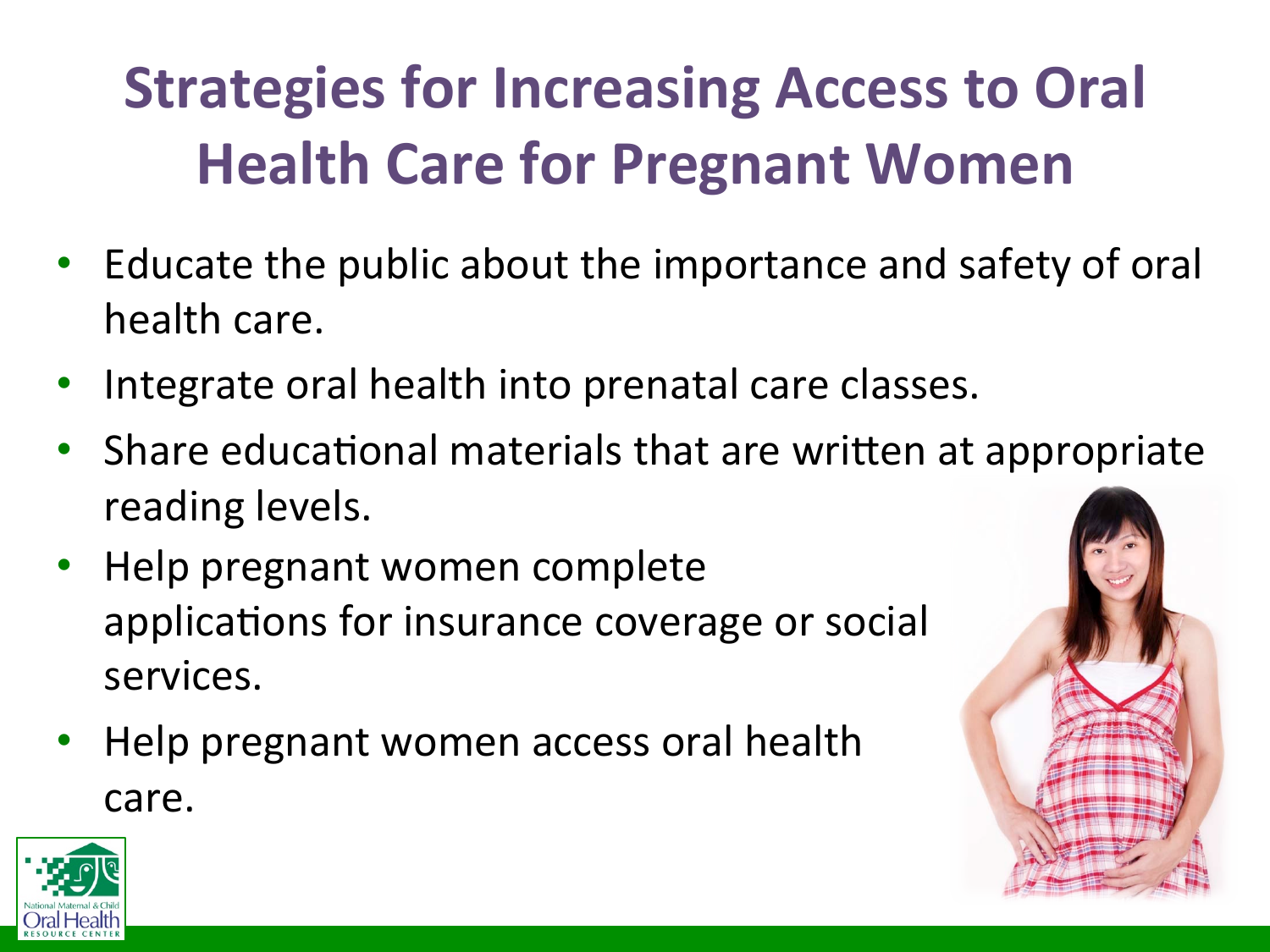## **Strategies for Increasing Access to Oral Health Care for Pregnant Women (cont'd)**





- Ensure Medicaid coverage of oral health services.
- Support safety net dental clinics.
- Use health workers, case managers, and other community program staff to conduct outreach efforts.
- Encourage health professionals to promote oral health among pregnant women.

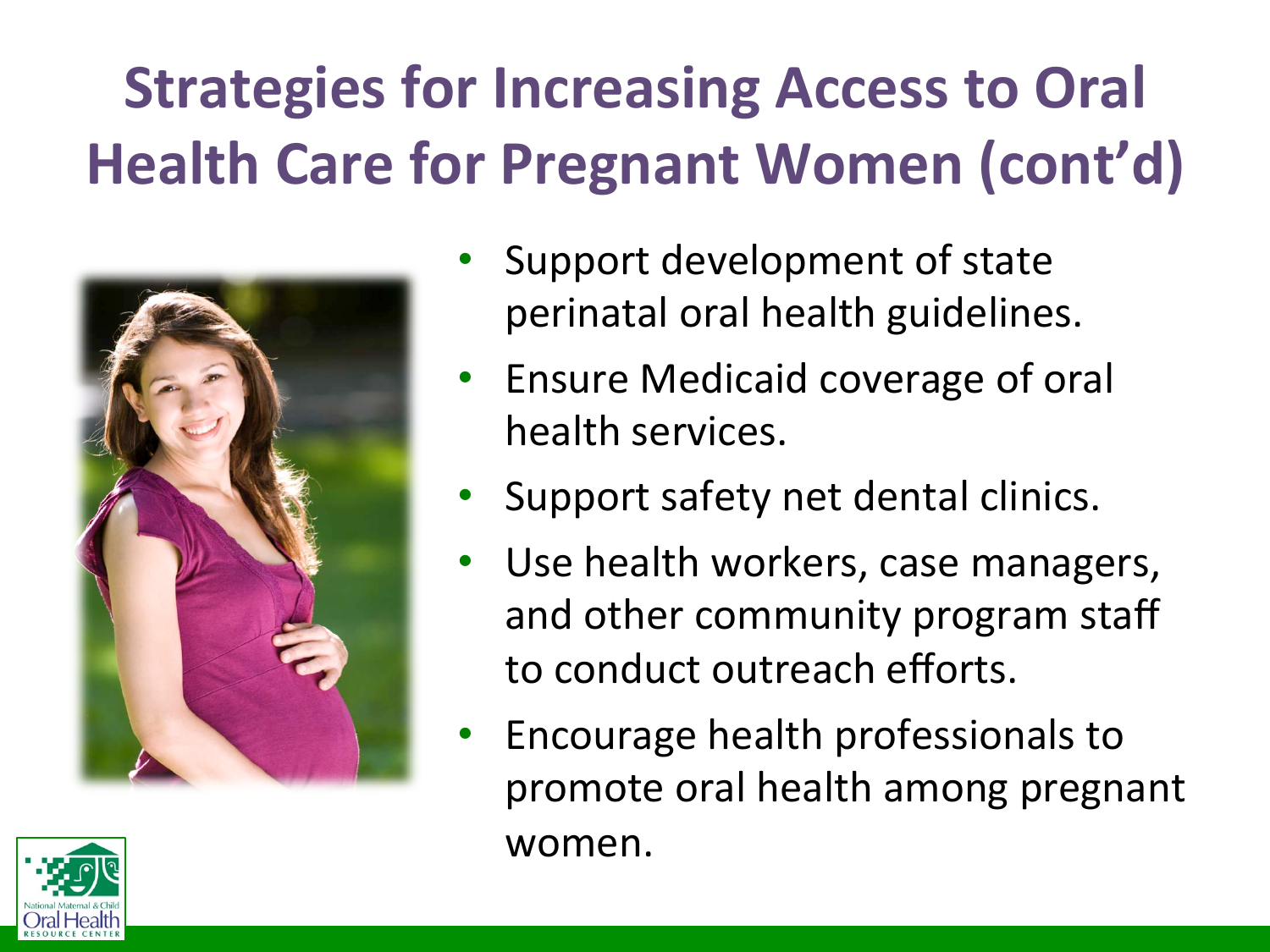#### **Title V National Performance Measure**

- In 2015, the Maternal and Child Health Bureau revised the process for the Title V MCH Block Grant application.
- Thirty states and jurisdictions selected national performance measure 13A, "The percentage of women who had a dental visit during pregnancy."



• To learn more visit http://mchoralhealth.org/titlevbg.

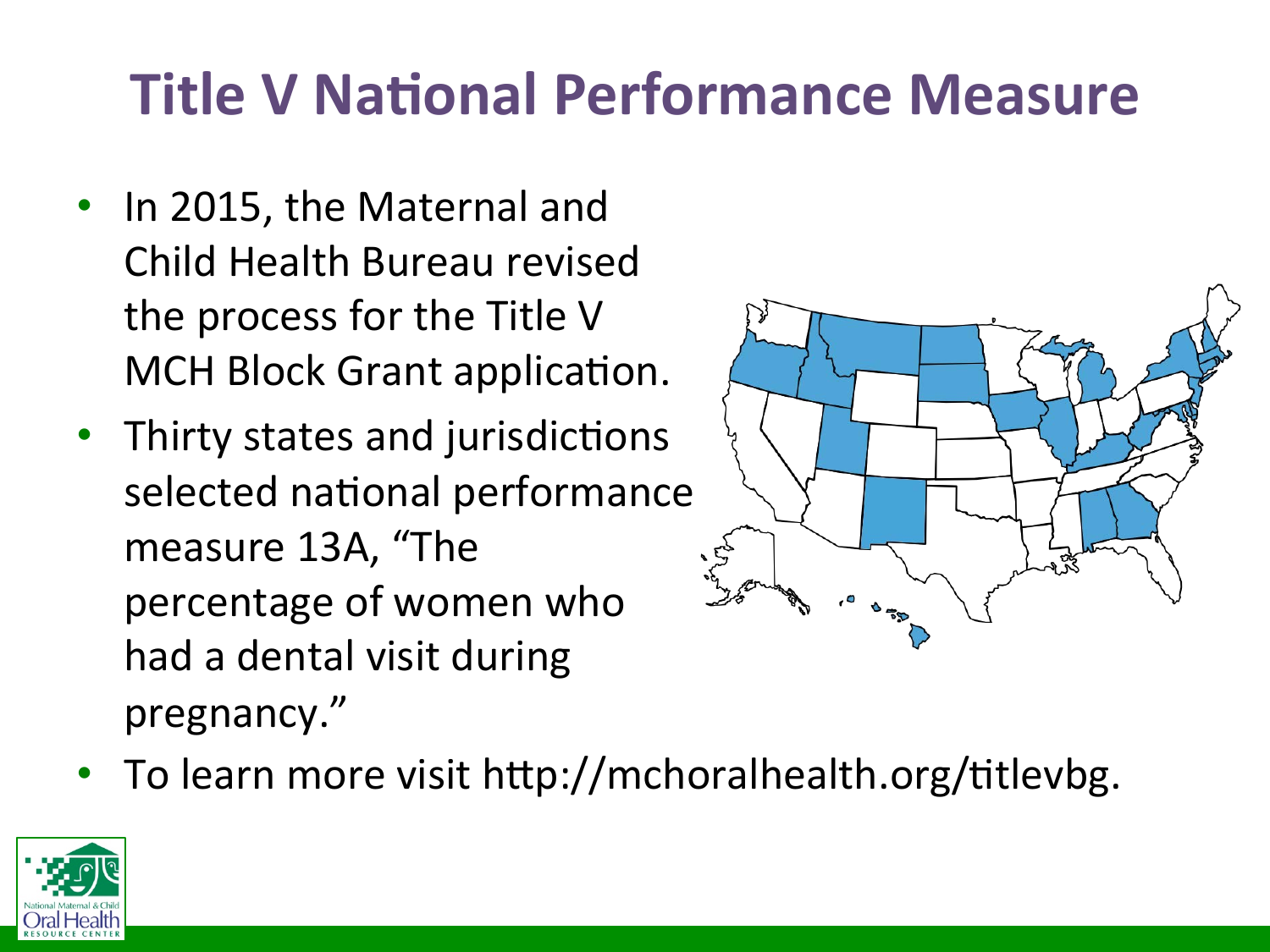#### **Resources**

- Center for Health Care Strategies (www.chcs.org)
- Centers for Disease Control and Prevention, Pregnancy Risk Assessment Monitoring System (PRAMS) (www.cdc.gov/prams)
- Centers for Medicare & Medicaid Services (www.cms.gov)
- Children's Dental Health Project (www.cdhp.org)
- Maternal and Child Health Bureau (mchb.hrsa.gov)
- Medicaid | Medicare | CHIP Services Dental Association (www.medicaiddental.org)